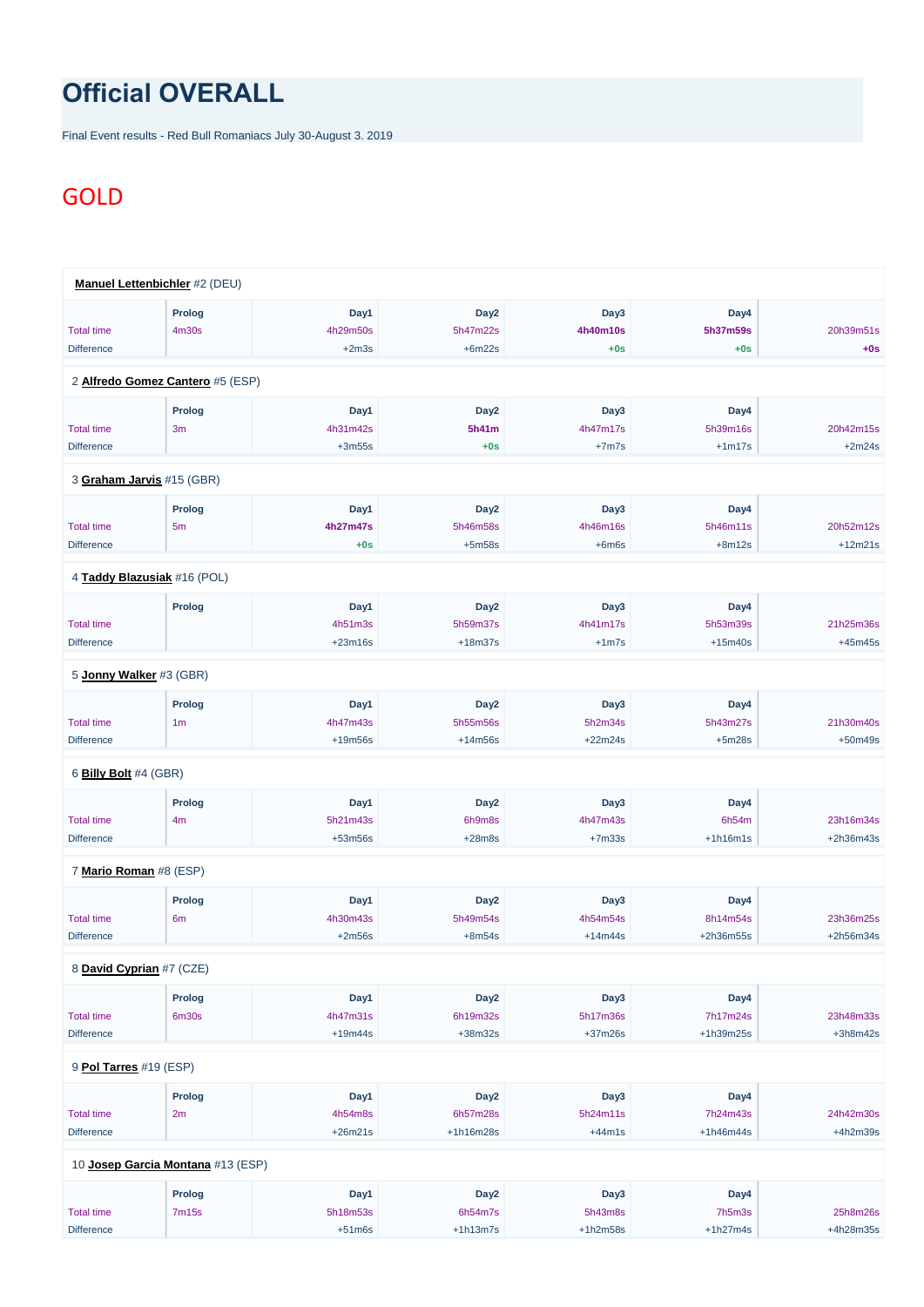| 11 Nathan Watson #14 (GBR)      |                 |            |                  |              |             |            |
|---------------------------------|-----------------|------------|------------------|--------------|-------------|------------|
|                                 | Prolog          | Day1       | Day <sub>2</sub> | Day3         | Day4        |            |
| <b>Total time</b>               | 8m15s           | 5h35m46s   | <b>7h6m18s</b>   | 5h51m4s      | 6h56m41s    | 25h38m4s   |
| <b>Difference</b>               |                 | $+1h7m59s$ | $+1h25m18s$      | +1h10m54s    | +1h18m42s   | +4h58m13s  |
|                                 |                 |            |                  |              |             |            |
| 12 Michael Walkner #31 (AUT)    |                 |            |                  |              |             |            |
|                                 | Prolog          | Day1       | Day <sub>2</sub> | Day3         | Day4        |            |
| <b>Total time</b>               | 12m             | 5h19m19s   | 7h11m15s         | 6h3m7s       | 7h29m16s    | 26h14m57s  |
| <b>Difference</b>               |                 | $+51m32s$  | +1h30m15s        | +1h22m57s    | $+1h51m17s$ | $+5h35m6s$ |
| 13 Dieter Rudolf #24 (AUT)      |                 |            |                  |              |             |            |
|                                 |                 |            |                  |              |             |            |
|                                 | Prolog          | Day1       | Day <sub>2</sub> | Day3         | Day4        |            |
| <b>Total time</b>               | 7 <sub>m</sub>  | 5h8m33s    | 7h2m25s          | 5h54m16s     | 8h6m34s     | 26h18m48s  |
| <b>Difference</b>               |                 | $+40m46s$  | +1h21m25s        | $+1h14m6s$   | +2h28m35s   | +5h38m57s  |
| 14 Philipp Scholz #9 (DEU)      |                 |            |                  |              |             |            |
|                                 | Prolog          | Day1       | Day <sub>2</sub> | Day3         | Day4        |            |
| <b>Total time</b>               | 10 <sub>m</sub> | 5h40m5s    | 7h54m45s         | 6h19m17s     | 7h56m22s    | 28h29s     |
| <b>Difference</b>               |                 | +1h12m18s  | +2h13m45s        | $+1h39m7s$   | +2h18m23s   | +7h20m38s  |
| 15 Tuinstra Rienk #18 (NLD)     |                 |            |                  |              |             |            |
|                                 | Prolog          | Day1       | Day <sub>2</sub> | Day3         | Day4        |            |
| <b>Total time</b>               | 9m45s           | 5h28m27s   | 7h38m55s         | <b>7h15s</b> | 8h57m7s     | 29h14m29s  |
| <b>Difference</b>               |                 | $+1h40s$   | +1h57m55s        | +2h20m5s     | $+3h19m8s$  | +8h34m38s  |
|                                 |                 |            |                  |              |             |            |
| 16 Matthew Green #27 (ZAF)      |                 |            |                  |              |             |            |
|                                 | Prolog          | Day1       | Day <sub>2</sub> | Day3         | Day4        |            |
| <b>Total time</b>               | 9m              | 5h55m42s   | 7h37m47s         | 6h29m53s     | 9h14m58s    | 29h27m20s  |
| <b>Difference</b>               |                 | +1h27m55s  | +1h56m47s        | +1h49m43s    | +3h36m59s   | +8h47m29s  |
| 17 <b>Ib Andersen</b> #29 (NOR) |                 |            |                  |              |             |            |
|                                 | <b>Prolog</b>   | Day1       | Day <sub>2</sub> | Day3         | Day4        |            |
| <b>Total time</b>               | 8m              | 5h36m36s   | 7h44m57s         | 7h3m42s      | 8h55m59s    | 29h29m14s  |
| <b>Difference</b>               |                 | $+1h8m49s$ | $+2h3m57s$       | +2h23m32s    | $+3h18m$    | +8h49m23s  |
|                                 |                 |            |                  |              |             |            |
| 18 Keith Curtis #10 (USA)       |                 |            |                  |              |             |            |
|                                 | <b>Prolog</b>   | Day1       | Day <sub>2</sub> | Day3         | Day4        |            |
| <b>Total time</b>               | 11m             | 5h38m50s   | 7h19m57s         | 6h30m6s      | 10h1m54s    | 29h41m47s  |
| <b>Difference</b>               |                 | $+1h11m3s$ | +1h38m57s        | +1h49m56s    | +4h23m55s   | $+9h1m56s$ |
| 19 Michele Bosi #12 (ITA)       |                 |            |                  |              |             |            |
|                                 |                 |            |                  |              |             |            |
|                                 | Prolog          | Day1       | Day <sub>2</sub> | Day3         | Day4        |            |
| <b>Total time</b>               | 11m45s          | 6h7m41s    | 7h46m31s         | 6h50m11s     | 8h52m25s    | 29h48m33s  |
| <b>Difference</b>               |                 | +1h39m54s  | $+2h5m31s$       | $+2h10m1s$   | +3h14m26s   | $+9h8m42s$ |

20 **[Sonny Goggia](https://www.redbullromaniacs.com/for-competitors/profile/?e=rbr2019&b=20)** #20 (ITA)

|                            | Prolog            | Day1        | Day <sub>2</sub> | Day3        | Day4        |              |  |  |
|----------------------------|-------------------|-------------|------------------|-------------|-------------|--------------|--|--|
| <b>Total time</b>          | 7 <sub>m30s</sub> | 5h50m13s    | 7h54m34s         | 6h27m14s    | 9h33m51s    | 29h53m22s    |  |  |
| <b>Difference</b>          |                   | $+1h22m26s$ | $+2h13m34s$      | $+1h47m4s$  | $+3h55m52s$ | $+9h13m31s$  |  |  |
| 21 William Hoare #35 (GBR) |                   |             |                  |             |             |              |  |  |
|                            |                   |             |                  |             |             |              |  |  |
|                            | Prolog            | Day1        | Day <sub>2</sub> | Day3        | Day4        |              |  |  |
| <b>Total time</b>          | 6m45s             | 5h39m45s    | 7h23m38s         | 6h30m4s     | 11h54m2s    | 31h34m14s    |  |  |
| <b>Difference</b>          |                   | $+1h11m58s$ | $+1h42m38s$      | $+1h49m54s$ | $+6h16m3s$  | $+10h54m23s$ |  |  |
| AB4                        |                   |             |                  |             |             |              |  |  |
|                            |                   |             |                  |             |             |              |  |  |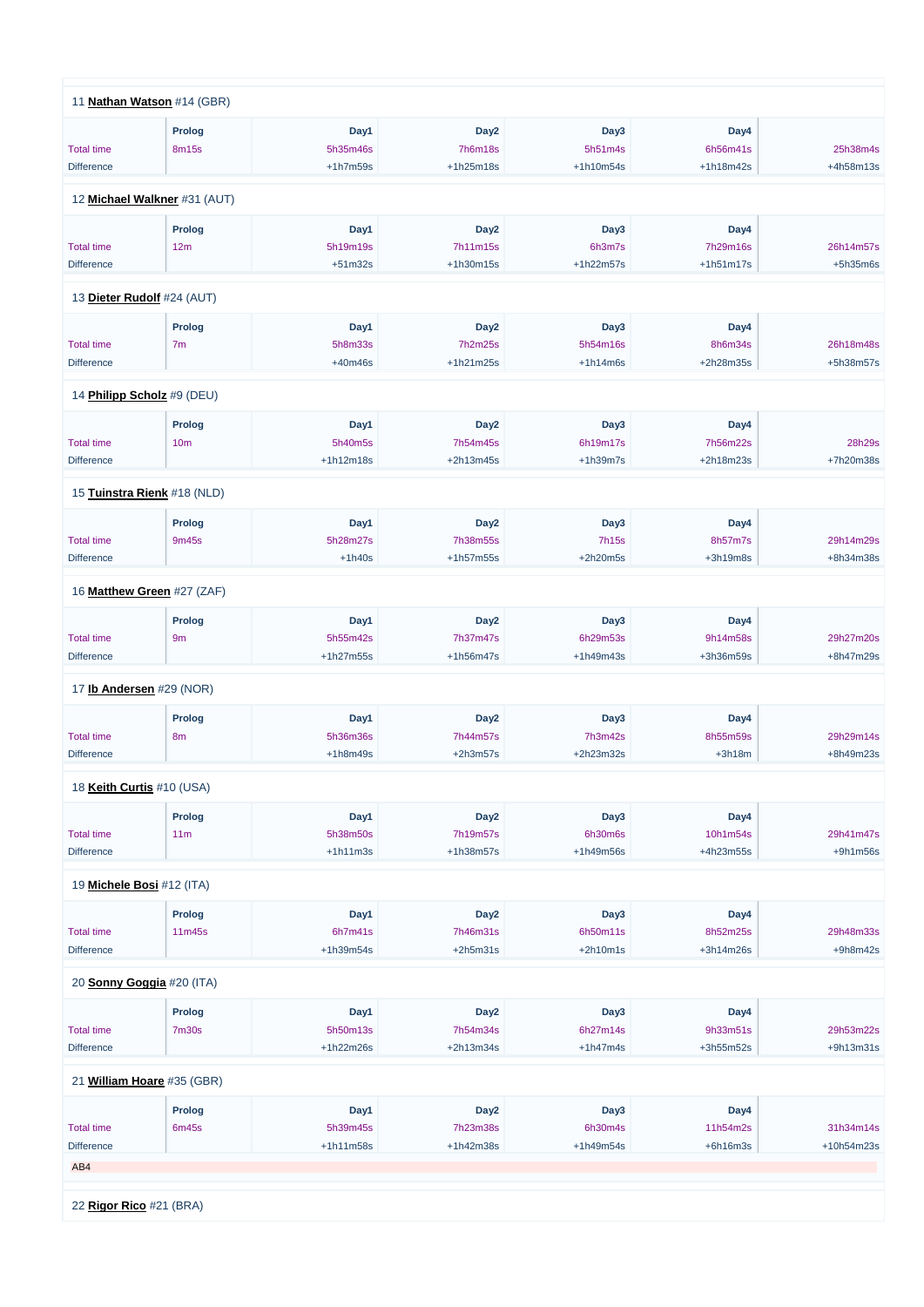|                                | <b>Prolog</b>                    | Day1       | Day <sub>2</sub> | Day3       | Day4        |            |
|--------------------------------|----------------------------------|------------|------------------|------------|-------------|------------|
| <b>Total time</b>              | 8m45s                            | 10h37m19s  | 7h56m35s         | 6h52m16s   | 10h1m26s    | 35h36m21s  |
| <b>Difference</b>              |                                  | $+6h9m32s$ | +2h15m35s        | $+2h12m6s$ | +4h23m27s   | +14h56m30s |
| AB1                            |                                  |            |                  |            |             |            |
|                                |                                  |            |                  |            |             |            |
| 23 Anthony Solar #30 (AUS)     |                                  |            |                  |            |             |            |
|                                |                                  |            |                  |            |             |            |
|                                | <b>Prolog</b>                    | Day1       | Day <sub>2</sub> | Day3       | Day4        |            |
| <b>Total time</b>              | 10m30s                           | 6h43m49s   | 9h27m41s         | 8h34m39s   | 10h42m25s   | 35h39m4s   |
| <b>Difference</b>              |                                  | $+2h16m2s$ | +3h46m41s        | +3h54m29s  | $+5h4m26s$  | +14h59m13s |
|                                |                                  |            |                  |            |             |            |
| 24 <b>Suff Sella</b> #26 (ISR) |                                  |            |                  |            |             |            |
|                                | <b>Prolog</b>                    | Day1       | Day <sub>2</sub> | Day3       | Day4        |            |
| <b>Total time</b>              | 10m15s                           | 6h32m37s   | 10h59m15s        | 8h56m8s    | 14h23m8s    | 41h1m23s   |
| <b>Difference</b>              |                                  | $+2h4m50s$ | +5h18m15s        | +4h15m58s  | $+8h45m9s$  | +20h21m32s |
|                                |                                  |            |                  |            |             |            |
| AB4                            |                                  |            |                  |            |             |            |
|                                |                                  |            |                  |            |             |            |
|                                | 25 Dwayne Kleynhans #22 (ZAF)    |            |                  |            |             |            |
|                                | <b>Prolog</b>                    | Day1       | Day <sub>2</sub> | Day3       | Day4        |            |
| <b>Total time</b>              | <b>8m30s</b>                     | 5h44m41s   | 9h39m43s         | 19h8m15s   | 17h28m9s    | 52h9m18s   |
| <b>Difference</b>              |                                  | +1h16m54s  | +3h58m43s        | +14h28m5s  | +11h50m10s  | +31h29m27s |
| DSQ: AB3 AB4                   |                                  |            |                  |            |             |            |
|                                |                                  |            |                  |            |             |            |
| 26 Thomas Schranz #17 (CHE)    |                                  |            |                  |            |             |            |
|                                |                                  |            |                  |            |             |            |
|                                | Prolog                           | Day1       | Day <sub>2</sub> | Day3       | Day4        |            |
| <b>Total time</b>              | 9m30s                            | 6h27m20s   | 8h45m10s         | 24h45m11s  | 13h37m39s   | 53h44m50s  |
| <b>Difference</b>              |                                  | +1h59m33s  | $+3h4m10s$       | $+20h5m1s$ | +7h59m40s   | +33h4m59s  |
| DSQ: AB3 AB4                   |                                  |            |                  |            |             |            |
|                                |                                  |            |                  |            |             |            |
|                                | 27 William Oosthuizen #36 (ZAF)  |            |                  |            |             |            |
|                                |                                  |            |                  |            |             |            |
|                                | <b>Prolog</b>                    | Day1       | Day <sub>2</sub> | Day3       | Day4        |            |
| <b>Total time</b>              | 11m30s                           | 6h25m44s   | 9h19m46s         | 26h20m     | 13h20m46s   | 55h37m46s  |
| <b>Difference</b>              |                                  | +1h57m57s  | +3h38m46s        | +21h39m50s | $+7h42m47s$ | +34h57m55s |
| DSQ: AB3 AB4                   |                                  |            |                  |            |             |            |
|                                |                                  |            |                  |            |             |            |
|                                | 28 Vasiu Nicolae Miron #40 (ROU) |            |                  |            |             |            |
|                                |                                  |            |                  |            |             |            |
|                                | <b>Prolog</b>                    | Day1       | Day <sub>2</sub> | Day3       | Day4        |            |
| <b>Total time</b>              | 15m                              | 7h39m29s   | 11h10m16s        | 26h20m     | 12h6m23s    | 57h31m8s   |
| <b>Difference</b>              |                                  | +3h11m42s  | +5h29m16s        | +21h39m50s | +6h28m24s   | +36h51m17s |
| DSQ: AB3 AB4                   |                                  |            |                  |            |             |            |
|                                |                                  |            |                  |            |             |            |
| 29 David Garza #28 (MEX)       |                                  |            |                  |            |             |            |
|                                | <b>Prolog</b>                    | Day1       | Day <sub>2</sub> | Day3       | Day4        |            |
| <b>Total time</b>              | 10m45s                           | 6h52m22s   | 11h30m57s        | 22h9m59s   | 18h30m52s   | 59h14m55s  |
| <b>Difference</b>              |                                  | +2h24m35s  | +5h49m57s        | +17h29m49s | +12h52m53s  | +38h35m4s  |
|                                |                                  |            |                  |            |             |            |
| DSQ: AB3 AB4                   |                                  |            |                  |            |             |            |
|                                |                                  |            |                  |            |             |            |
| 30 Chris Perry #25 (AUS)       |                                  |            |                  |            |             |            |
|                                | <b>Prolog</b>                    | Day1       | Day <sub>2</sub> | Day3       | Day4        |            |
| <b>Total time</b>              | 9m15s                            | 6h38m15s   | 11h49m51s        | 22h42m39s  | 19h9m28s    | 60h29m28s  |
| <b>Difference</b>              |                                  | +2h10m28s  | $+6h8m51s$       | +18h2m29s  | +13h31m29s  | +39h49m37s |
| DSQ: AB3 AB4                   |                                  |            |                  |            |             |            |
|                                |                                  |            |                  |            |             |            |
|                                |                                  |            |                  |            |             |            |
| 31 Wade Young #1 (ZAF)         |                                  |            |                  |            |             |            |
|                                | <b>Prolog</b>                    | Day1       | Day <sub>2</sub> | Day3       | Day4        |            |
| <b>Total time</b>              | 5 <sub>m30s</sub>                | 4h28m59s   | 11h28m38s        | 26h20m     | 23h30m      | 65h53m7s   |
| Difference                     |                                  | $+1m12s$   | +5h47m38s        | +21h39m50s | $+17h52m1s$ | +45h13m16s |